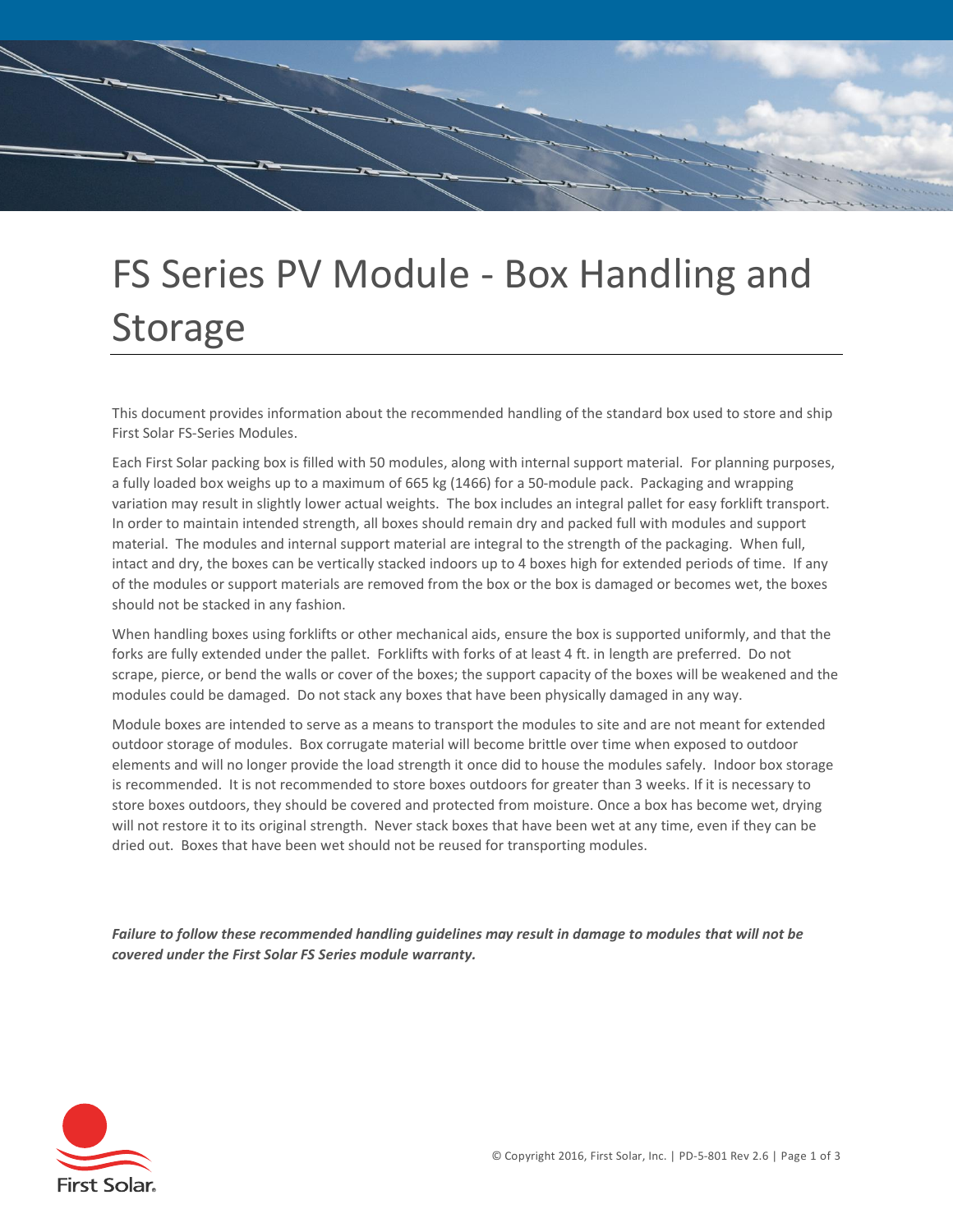#### **Box packaging details**

- a. Modules will be packaged in First Solar's 50-pack module boxes.
- b. All modules within a box will be a single Model Number.
- c. First Solar will use commercially reasonable efforts to ship full containers or full truck loads only.
- d. Typical container volumes (for planning purposes only; actual volumes may vary based on any local load restrictions or shipment locations):
	- **i.** Sea Container: 28 36 boxes or 1400 1800 modules
	- **ii.** Truck Container:28 36 boxes or 1400 1800 modules
- e. General Box Dimensions:
	- Length: 1372 mm (54 in)
	- Width: 1118 mm (44 in)
	- Height: 876 mm (34.5 in)
	- Weight: Not to exceed 665 kg (1466 lbs.)

#### **Figure 1: 50-Module Box Dimensions**



Front View **End View** End View







NOTE: All dimensions in centimeters [inches]. Dimensions should be used for general guidance only. First Solar may update or modify box without notice.